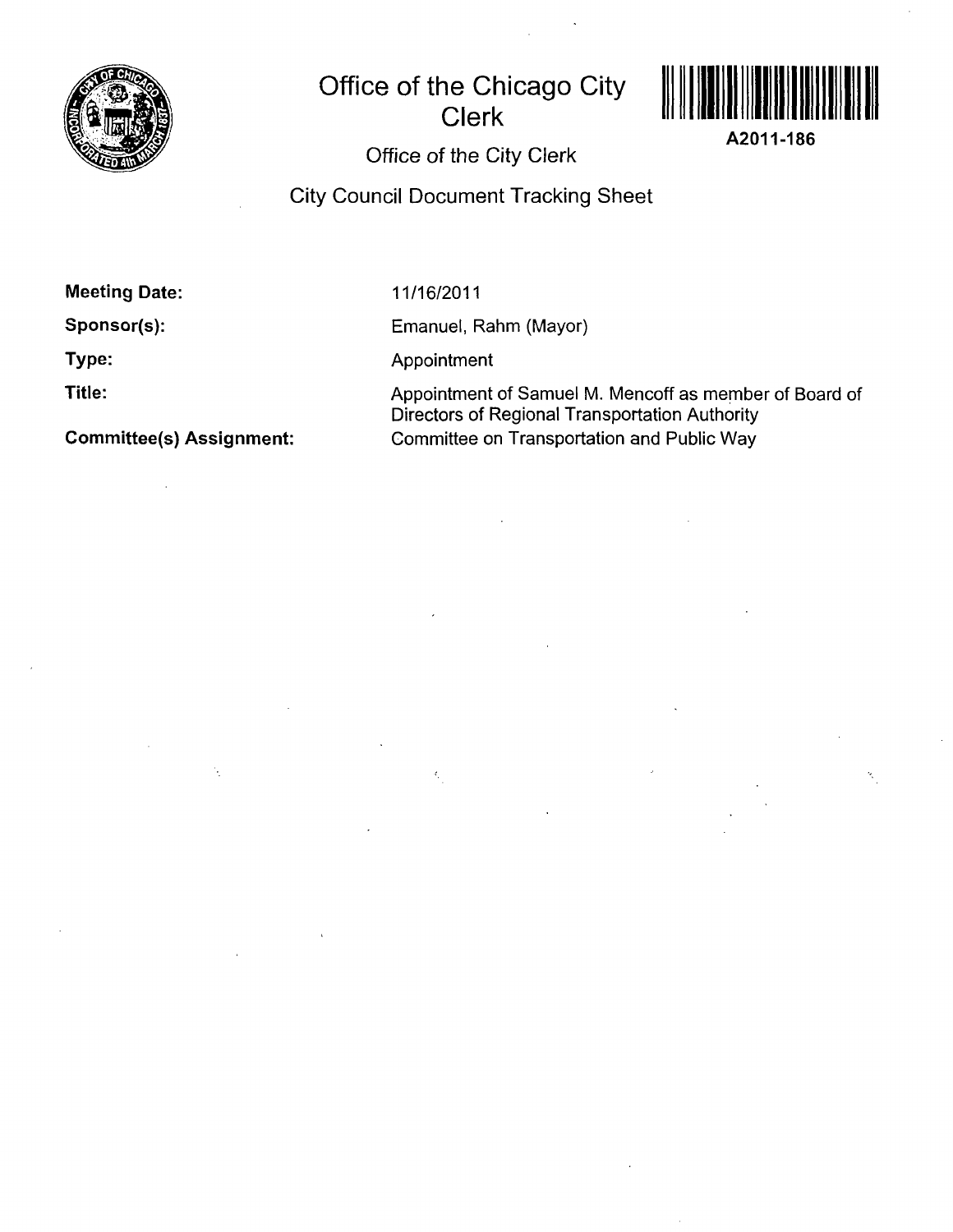



OFFICE OF THE MAYOR

### CITY OF CHICAGO

RAHM EMANUEL MAYOR

November 16, 2011

## TO THE HONORABLE, THE CITY COUNCIL OF THE CITY OF CHICAGO

Ladies and Gentlemen:

I have appointed Samuel M. Mencoff as a member of the Board of Directors of the Regional Transportation Authority, for a term effective immediately and expiring June 30, 2013, to complete the unexpired term of Michael Rosenberg, who has resigned.

Your favorable consideration of this appointment will be appreciated.

Very truly yours.

Mayor